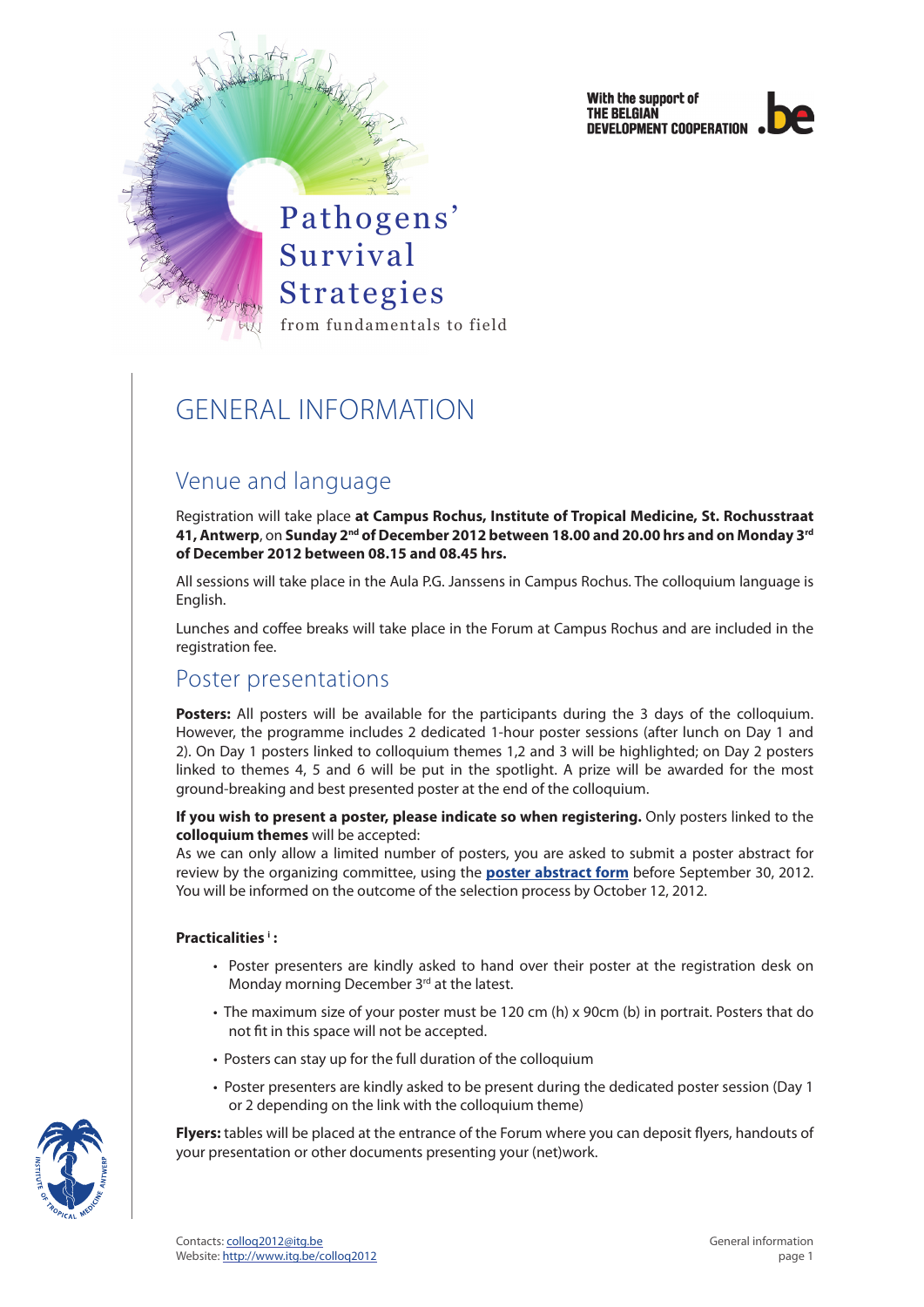# Networking Facilities

The ITM is organizing interactive mix and mingle sessions during lunch breaks. Each registered participant will receive a set of 30 networking cards containing information on his/her professional activities and a coloured badge, indicating his/her field of expertise. This information is to be provided on the colloquium website during registration.

The ITM is willing to provide a meeting room for networking sessions after the colloquium. If you wish to take this opportunity, please contact collog2012@itg.be, mentioning the name of your network, the meeting time and the expected number of participants. Meeting rooms are limited; there is no guarantee that a meeting room will be available until you receive written confirmation from us. Should you wish to take this opportunity, please contact [colloq2012@itg.be](mailto:colloq2012%40itg.be) no later than the 31st of October, 2012.

### Registration and fees

Due to the limited number of seats (180) we kindly request you to register as soon as possible. Registration will only be final after payment of the registration fee. (Invited participants do not need to register)

#### The closing date for the registration is the 9<sup>th</sup> of November 2012.

Registration fees have been kept as low as possible thanks to the generosity of the colloquium sponsors. The registration fee covers admission to all sessions, 30 networking cards per participant, morning coffee sessions, coffee breaks, lunches and the abstract book.

#### **Regular registration**

| Colloquium:                              | 40€               |
|------------------------------------------|-------------------|
| Walking dinner @ the Meir's Palace:      | 40€               |
| <b>ITM staff and ITM Master students</b> |                   |
| Colloquium:                              | free registration |
| Walking dinner @ the Meir's Palace:      | 15€               |

### Miscellaneous

#### **Passports, visa and travel**

Participants are advised to check the validity of their passport and the requirements for a visa. A letter of invitation can be obtained from the colloquium secretariat upon request and after payment of the registration fee, but is not a commitment for the payment of any expenses.

Invited participants will receive assistance from the colloquium secretariat for their visa application.

#### **Liability**

The Colloquium organisers are not responsible for any loss, accident or injury that may occur during the meeting.

#### **Insurance and medical assistance**

Participants are advised to obtain appropriate travel insurance and need to have a proper health & accidents insurance as well as a civil liability insurance to ensure their entry into Belgium. Participants with an acute health problem can rely on the dispensary of ITM for medical assistance.

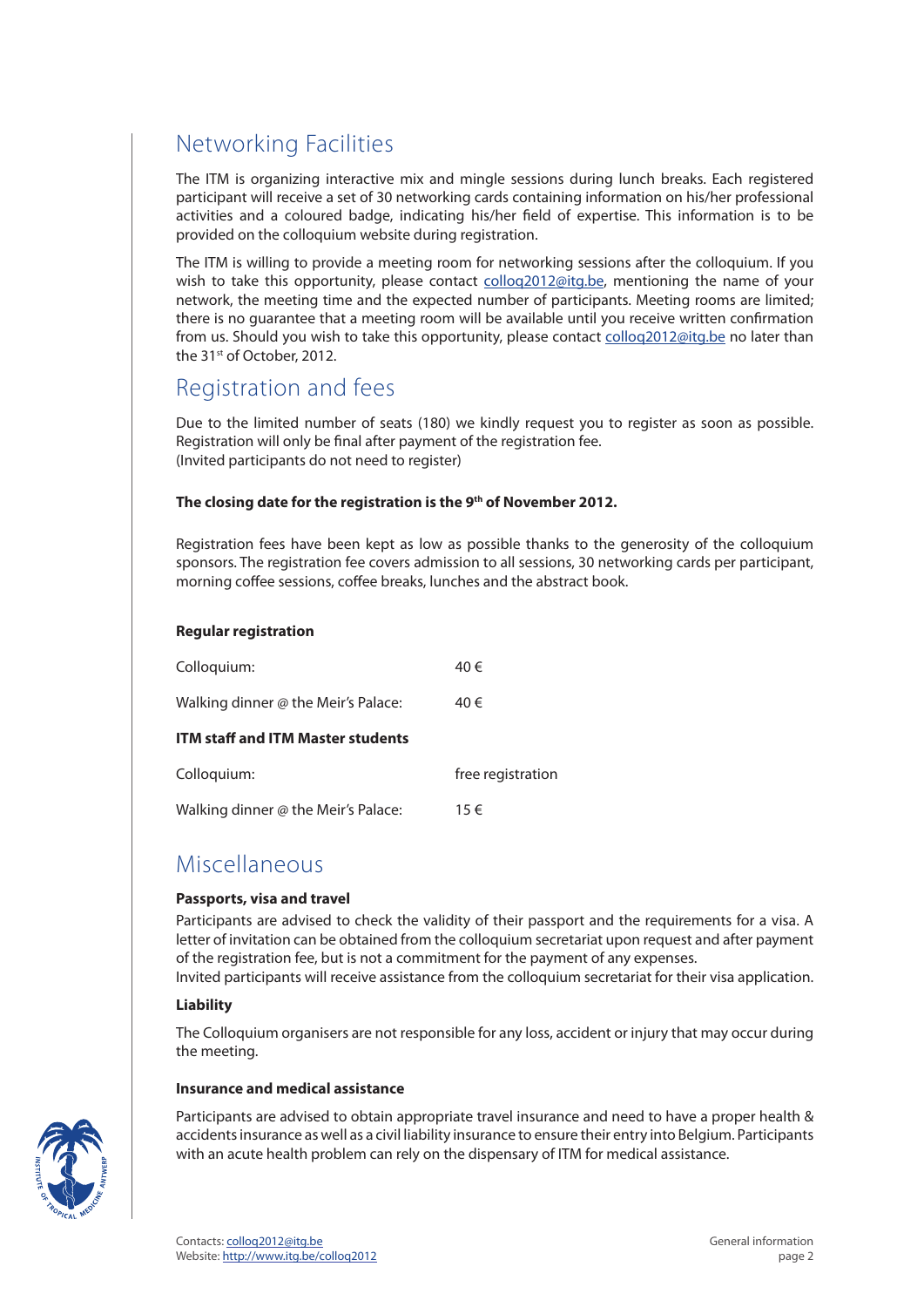#### **Internet**

The ITM offers free internet access. Some hotels do the same, however most of them will ask a fee.

#### **Weather**

In December, the average temperature in Belgium can be as low as or even below 0°C and it may be rainy or snowy.

#### **Tourist information**

The congress venue is located near to Antwerp's main shopping area and historical centre. For more information, visit [www.visitantwerpen.be.](http://www.visitantwerpen.be/)

### Accommodation and transport

Participants have to arrange their own accommodation. Hotel rooms can be booked by contacting the hotel of your choice.

Invited participants can rely on the colloquium secretariat for their travel and accommodation arrangements.

#### **Transport and approximate fees:**

#### **Arrival at [Brussels Airport](http://www.brusselsairport.be/en/passngr/to_from_brussels_airport/bus/)**

| Taxi to Antwerp                                                           | 75€    |
|---------------------------------------------------------------------------|--------|
| Brussels Airlines shuttle to Antwerp Central Station (every hour, 45 min) | 10€    |
| (at the airport bus platform)                                             |        |
| Brussels Airlines train to Antwerp Central Station (every hour, 35 min.)  | 10,20€ |
|                                                                           |        |
| <b>Arrival at Antwerp Airport</b>                                         |        |
| Taxi to hotel                                                             | 20€    |
|                                                                           |        |
| <b>Arrival at Anwerp Central Station</b>                                  |        |
| Taxi to hotel                                                             | 15€    |
| How to roach campus Dochus (congress venua)                               |        |

### How to reach campus Rochus (congress venue)

How to reach the [Institute of Tropical Medicine](http://www.itg.be/itg/GeneralSite/Default.aspx?WPID=109&MIID=459&L=E) ?

How to reach [Campus Rochus](http://www.itg.be/internet/colloq2008/images/map.gif)?

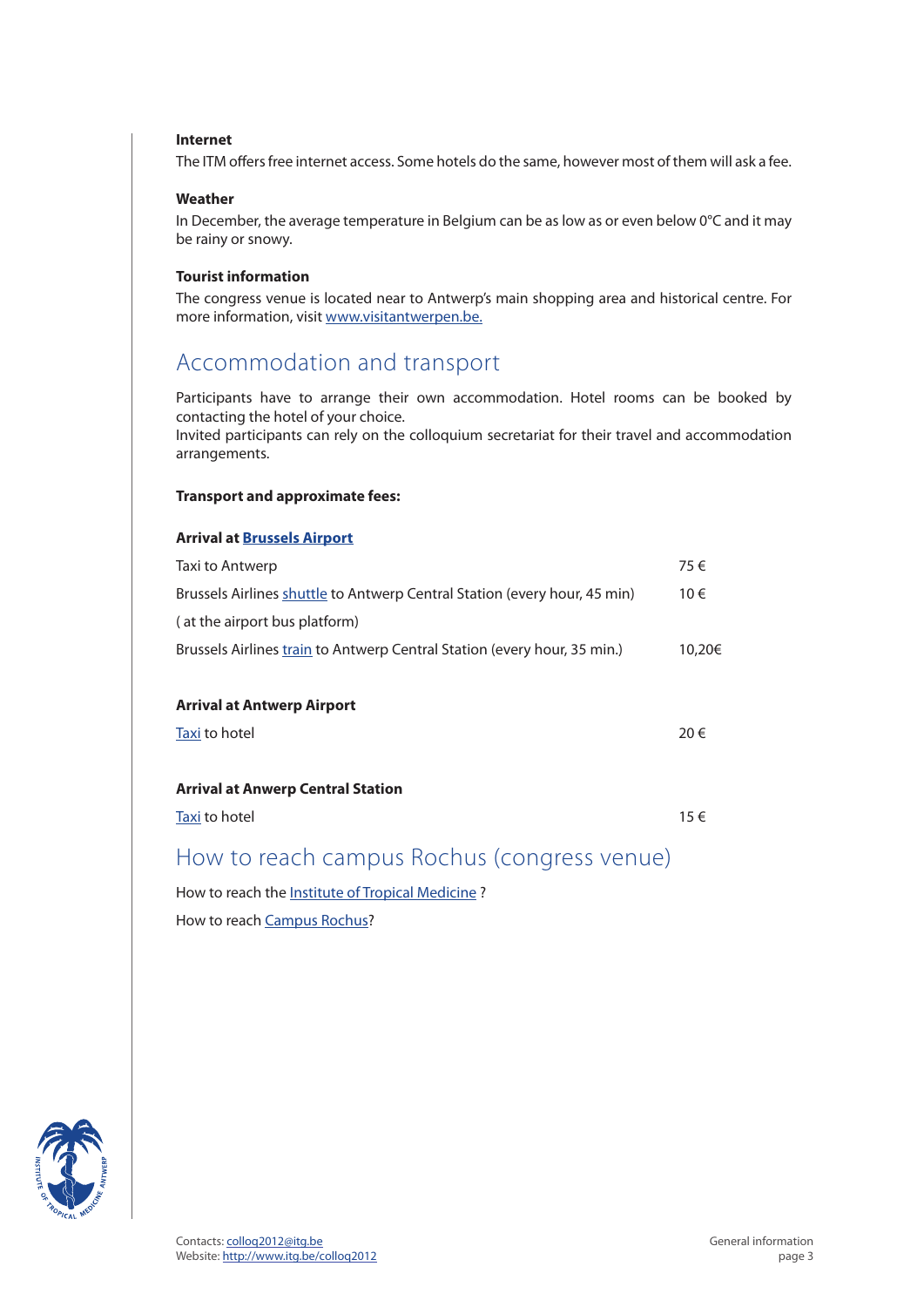#### **Hotels in the neighbourhood of the congress venue**

*Please contact the hotel of your choice.* 

**[HOTEL IBIS](http://www.accorhotels.com/nl/hotel-1453-ibis-antwerpen-centrum/index.shtml)** (150 rooms) Meistraat 39 - 2000 Antwerp Phone: 32-3-231.88.30 E-mail: [H1453@accor.com](mailto:H1453%40accor.com) Walking distance from congress venue: 5 minutes

| Room charge (breakfast and wifi included) | single | 88,50€ |
|-------------------------------------------|--------|--------|
|-------------------------------------------|--------|--------|

Hotel Ibis offers rooms at reduced prizes for our colloquium. Limited rooms available. Please so make your reservation as soon as possible. Please mention clearly that you are attending the "[ITM Colloquium"](http://www.itg.be/internet/colloq2010/index.htm) (Institute of Tropical Medicine Antwerp).

#### **[ALFA THEATER HOTEL](http://www.vhv-hotels.be/hotel/4)** (127 rooms)

Arenbergstraat 30 - 2000 Antwerp Phone: 32-3-231.17.20 E-mail: [info@theater-hotel.be](mailto:info%40hotelbanks.com) Walking distance from congress venue: 5 minutes

| Room charge (breakfast included)                       | single | 165 € |
|--------------------------------------------------------|--------|-------|
|                                                        | double | 185 € |
|                                                        | double | 90 €  |
| <b>BANKS HOTEL</b> (70 rooms)                          |        |       |
| Steenhouwersvest 55 - 2000 Antwerp                     |        |       |
| Phone: 32-3-232.40.02                                  |        |       |
| E-mail: info@hotelbanks.com                            |        |       |
| Walking distance from congress venue: 5 minutes        |        |       |
| Room charge (breakfast and wifi included)              | single | 99€   |
| <b>RESIDENTIE't ELZENVELD</b> (34 rooms, 6 apartments) |        |       |
| Lange Gasthuisstraat 45 - 2000 Antwerp                 |        |       |
| Phone: 32-3-202 77 70                                  |        |       |
| E-mail: fo@elzenveld.be                                |        |       |
| Waking distance from congress venue: 10 minutes        |        |       |
|                                                        |        |       |
| Room charge (breakfast included)                       | single | 76€   |
|                                                        | double | 99€   |